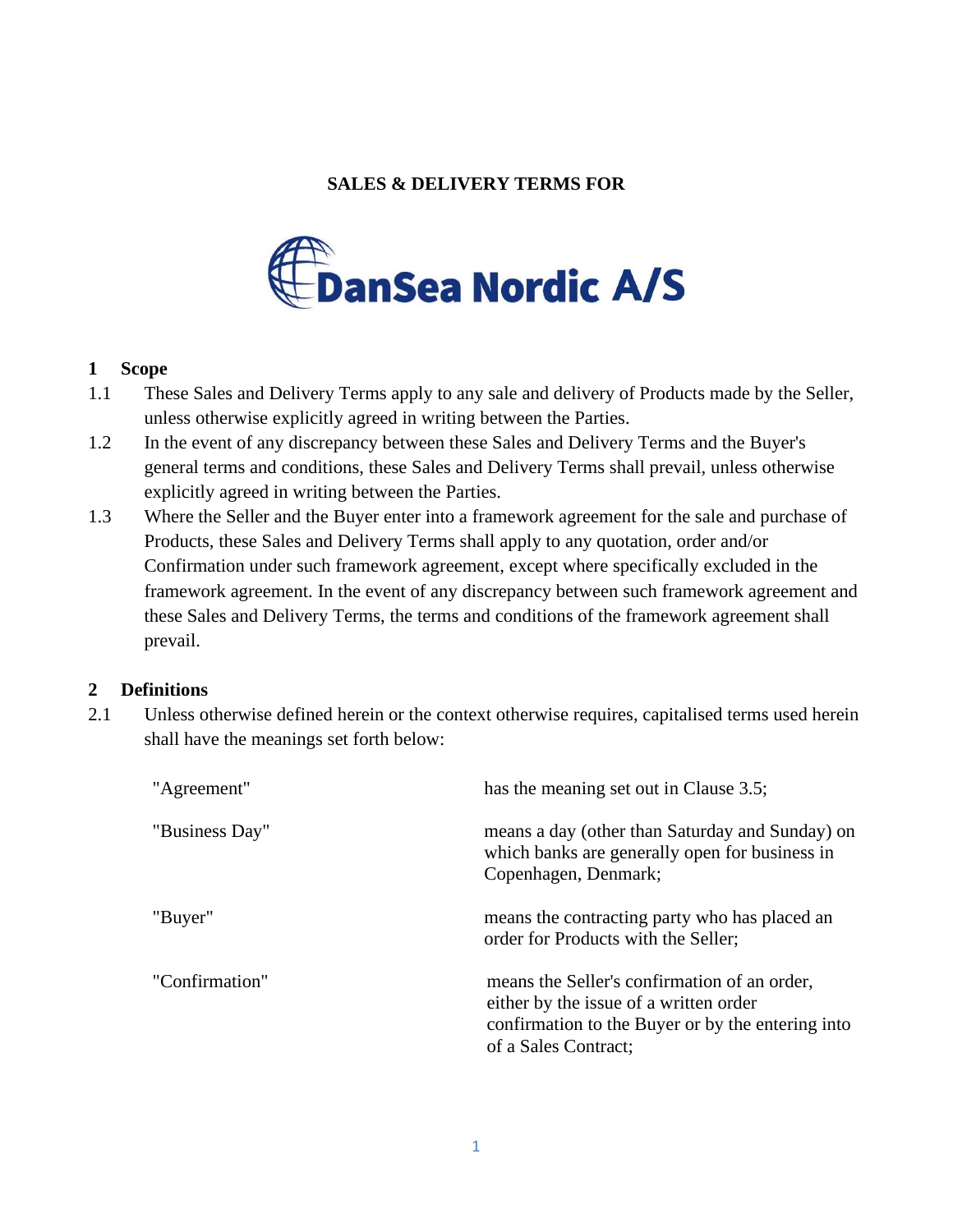| "Confidential Information" | means a Party's commercial and operational<br>information and know-how and any other<br>information not generally known or reasonably<br>ascertainable;                                                                                       |
|----------------------------|-----------------------------------------------------------------------------------------------------------------------------------------------------------------------------------------------------------------------------------------------|
| "Party"                    | means either the Seller or the Buyer;                                                                                                                                                                                                         |
| "Product"                  | means a product of the Seller which is the subject<br>of an order placed by the Buyer with the Seller;                                                                                                                                        |
| "Purchase Price"           | means the purchase price for the Products stated<br>in the relevant Confirmation;                                                                                                                                                             |
| "Quantity"                 | means the aggregate weight in kilos of a given<br>Product. Unless otherwise stated in the relevant<br>Confirmation, the weight is based on the Product<br>being in frozen condition as supplied to the Seller<br>by its sub-supplier;         |
| "Sales and Delivery Terms" | means these terms of sale and delivery, including<br>any exhibits and schedules;                                                                                                                                                              |
| "Sales Contract"           | means a written agreement entered into between<br>the Seller and the Buyer upon the Buyer having<br>placed an order for Products, and which<br>agreement confirms the Seller's sale and delivery<br>and the Buyer's purchase of the Products; |
| "Seller"                   | means Dansea Nordic A/S, company registration<br>no. (CVR) 38 91 29 92 Borupvang 5, 2750<br>Ballerup, Denmark.                                                                                                                                |

#### **3 Formation of Agreement - Quotation, Order and Confirmation**

- 3.1 No quotations from the Seller shall be considered legally binding. All quotations are subject to the Products being unsold, meaning that the Seller does not warrant that the Products covered by a quotation will be available for delivery upon the Buyer's ordering.
- 3.2 All orders placed by the Buyer must be in writing and shall at the minimum specify the type of Products and Quantity as well as the place of delivery. Further, see Clause [5.1.5.](#page-2-1) Unless otherwise specified in the order, the Buyer's order shall remain binding upon the Buyer for a period of thirty (30) days from the Seller's receipt of the order.
- 3.3 When the Buyer has placed an order with the Seller, no modifications can be made to the Buyer's order without the Seller's prior written approval.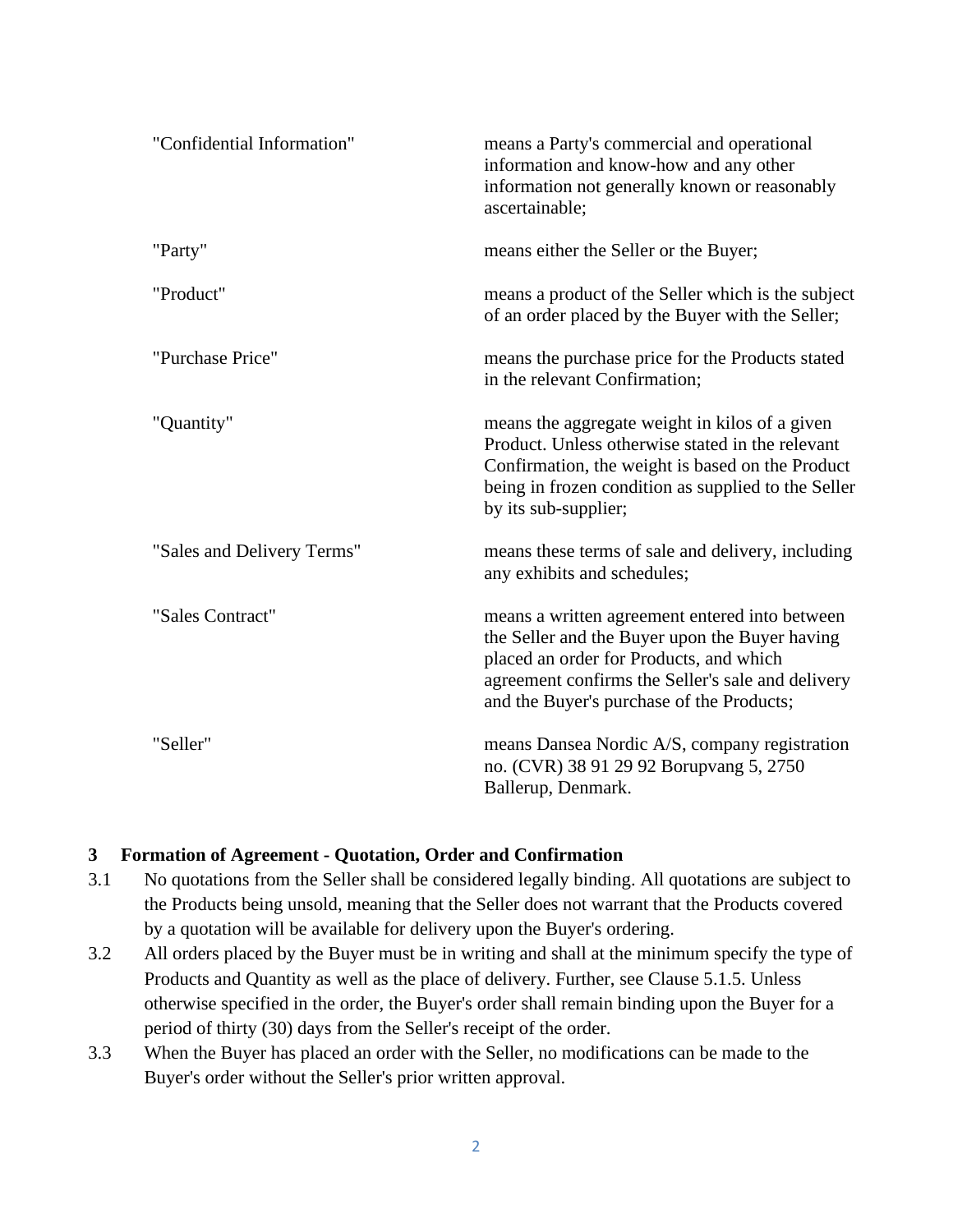- 3.4 The Buyer's orders are not binding upon the Seller, unless and until the Seller has confirmed the order by a Confirmation.
- <span id="page-2-0"></span>3.5 A binding agreement for the sale and delivery of Products shall be deemed to exist between the Parties when the Seller has confirmed an order by a Confirmation. Such agreement comprises these Sales and Delivery Terms, the individual order (to the extent confirmed by the Confirmation) and the individual Confirmation (collectively the "Agreement"). In the event that the Parties have entered into a framework agreement, this shall, subject to Clause [1.3,](#page-0-0) apply as part of each such separate Agreement, but shall not, unless otherwise set out therein, cause more orders and Confirmations to constitute one and the same "Agreement".

# **4 Product Selection**

4.1 Except to the extent otherwise stated in the Agreement, the Seller is free to choose the specific consignment/batch of Products, and without specific regard to the place of origin, to be delivered to the Buyer in connection with its performance of the delivery obligations under the individual Agreement.

## **5 Delivery**

## <span id="page-2-4"></span>*5.1 Delivery Terms*

- <span id="page-2-3"></span>5.1.1 The Seller shall deliver the Product to the Buyer in accordance with the Incoterms 2010 rule as specified in the Agreement.
- 5.1.2 For any delivery where the bill of lading or other relevant title documents are handed over to the Buyer or its representatives prior to the delivery date stated in the Agreement, delivery of the Products is for all legal purposes, including the passing of risk, deemed to have taken place upon the handover of such document(s), irrespective of the Incoterms 2010 rule applicable to the Agreement in question. However, the shipment and the physical delivery of the Products will take place in accordance with the Agreement, irrespective of the handover of such document(s).
- 5.1.3 The delivery date(s) are indicated in the Confirmation. The stipulated delivery date(s) are approximate and for guidance only, and the time of delivery shall not be of the essence. A delay in delivery, other than as a result of gross negligence or wilful misconduct on the part of the Seller, does not entitle the Buyer to any remedies.
- 5.1.4 If no specific delivery date has been indicated in the Confirmation, the Seller, acting reasonably, is entitled to stipulate a delivery date by written notice, taking into consideration the Quantity and the nature of the Products to be delivered.
- <span id="page-2-1"></span>5.1.5 The Buyer shall in the order inform the Seller of any specific requirements to be considered as part of the delivery of the Products.
- <span id="page-2-2"></span>5.1.6 The Seller reserves the right to make partial shipment, partial delivery and/or transshipment. Each partial shipment or delivery shall be regarded as fulfilment of a separate and independent Agreement.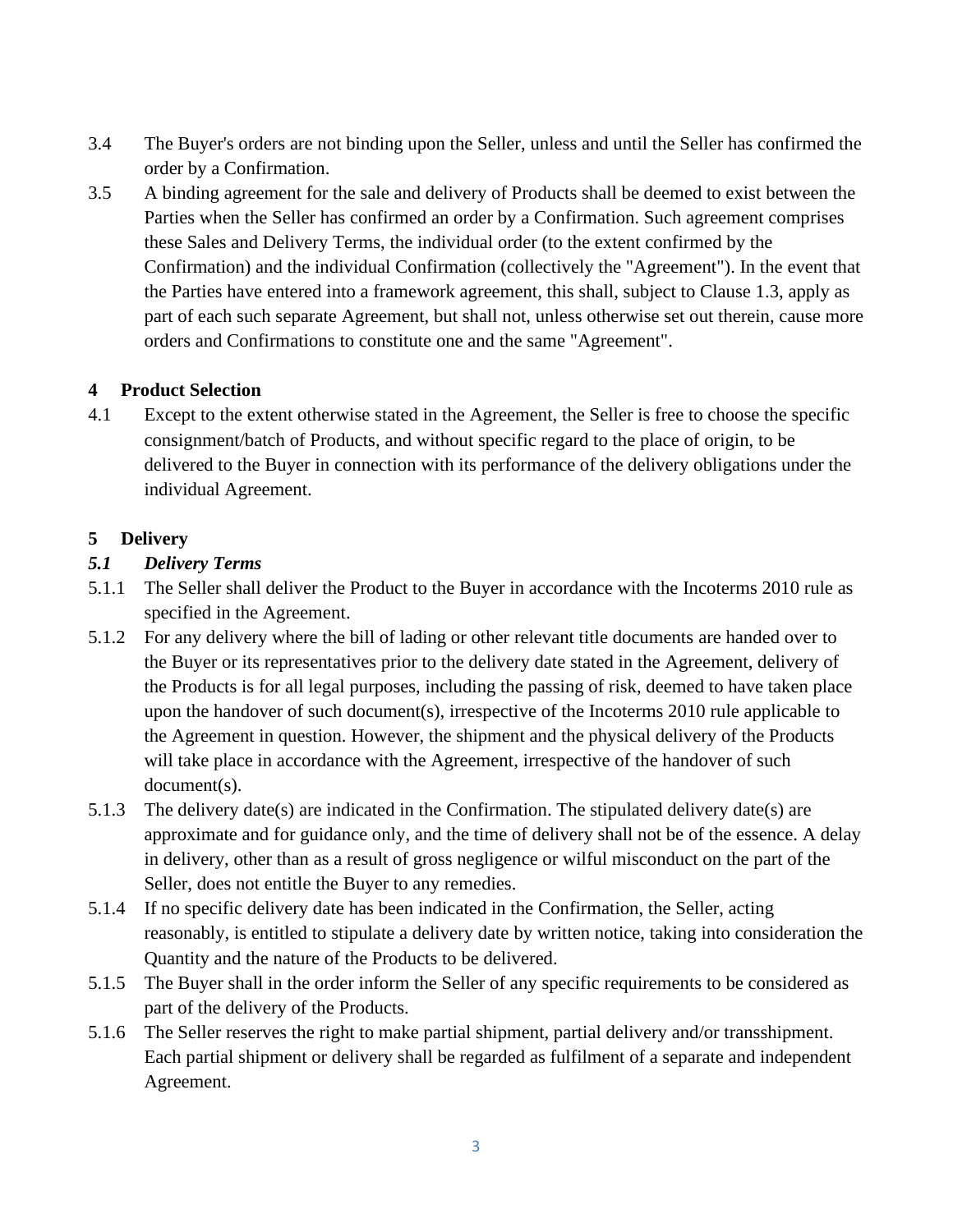- <span id="page-3-0"></span>5.1.7 The Seller reserves a margin of  $+\neq$  ten (10)% with regard to the Quantity of Products actually delivered compared to the Quantity stated in the relevant Confirmation. Delivery within this margin shall be considered full and timely delivery in accordance with the Agreement. If the lower margin is exceeded, the Buyer may complain in accordance with the procedure set out in Clause [11.](#page-5-0) In cases comprised by Clause [5.1.6,](#page-2-2) the assessment pursuant to this Clause [5.1.7](#page-3-0) shall be made when the Seller has made the last of the partial deliveries.
- 5.1.8 The weighing of the Products by the Seller's sub-supplier forms the basis of the weight stated in the relevant Confirmation (Quantity) as well as of the Seller's invoicing for the Quantity of Products delivered to the Buyer under the Agreement in question.

#### <span id="page-3-4"></span>*5.2 Inspection and Acceptance of the Products*

5.2.1 The Buyer must inspect the Products upon delivery. The Buyer is deemed to have accepted the Products, unless written notice of rejection, specifying the reasons for the rejection, is given to the Seller within ten (10) Business Days after delivery of the Products. The Buyer cannot raise any claim in respect of any visible damage or defect which is or could have been detected during such inspection and which has not been notified to the Seller before the aforementioned deadline.

#### <span id="page-3-1"></span>*5.3 Delay due to the Buyer's Circumstances*

- <span id="page-3-2"></span>5.3.1 If the Buyer fails to take timely delivery of the Products - or if, where the Buyer is to give delivery instructions, the Buyer fails to give such instructions - the Seller may at its discretion, and as further described in this Clause [5.3](#page-3-1) below, either extend the time of delivery or shipment of the Products, and store the Products at the Buyer's risk and cost until actual delivery, or terminate the Agreement or any part thereof, in either case without prejudice to any other right or remedy available to the Seller.
- 5.3.2 In events as stated in Clause [5.3.1,](#page-3-2) the Seller shall be entitled to issue the relevant invoice and claim payment in accordance therewith as if delivery had taken place on the applicable delivery date. Such stipulated date of delivery shall be considered the date of delivery for the purpose of the agreed delivery terms, in particular with respect to the passing of risk.
- <span id="page-3-3"></span>5.3.3 The Seller is under no obligation to take care of or store the Products in the event of delayed delivery due to the Buyer's circumstances. To the extent that the Seller undertakes to make arrangements for storage of the Products, the Buyer agrees to pay all related costs, including all storage costs and handling and transportation costs.
- 5.3.4 In events as stated in Clause [5.3.1,](#page-3-2) the Seller is entitled to request that the Buyer accepts delivery of the Products within a specified period of time. If the Buyer does not accept delivery of the Products within this period of time, the Seller is entitled to terminate the Agreement and any parts thereof and to sell the Products to a third party. The Buyer shall indemnify the Seller for any costs and losses incurred by the Seller related thereto, including costs incurred under Clause [5.3.3.](#page-3-3)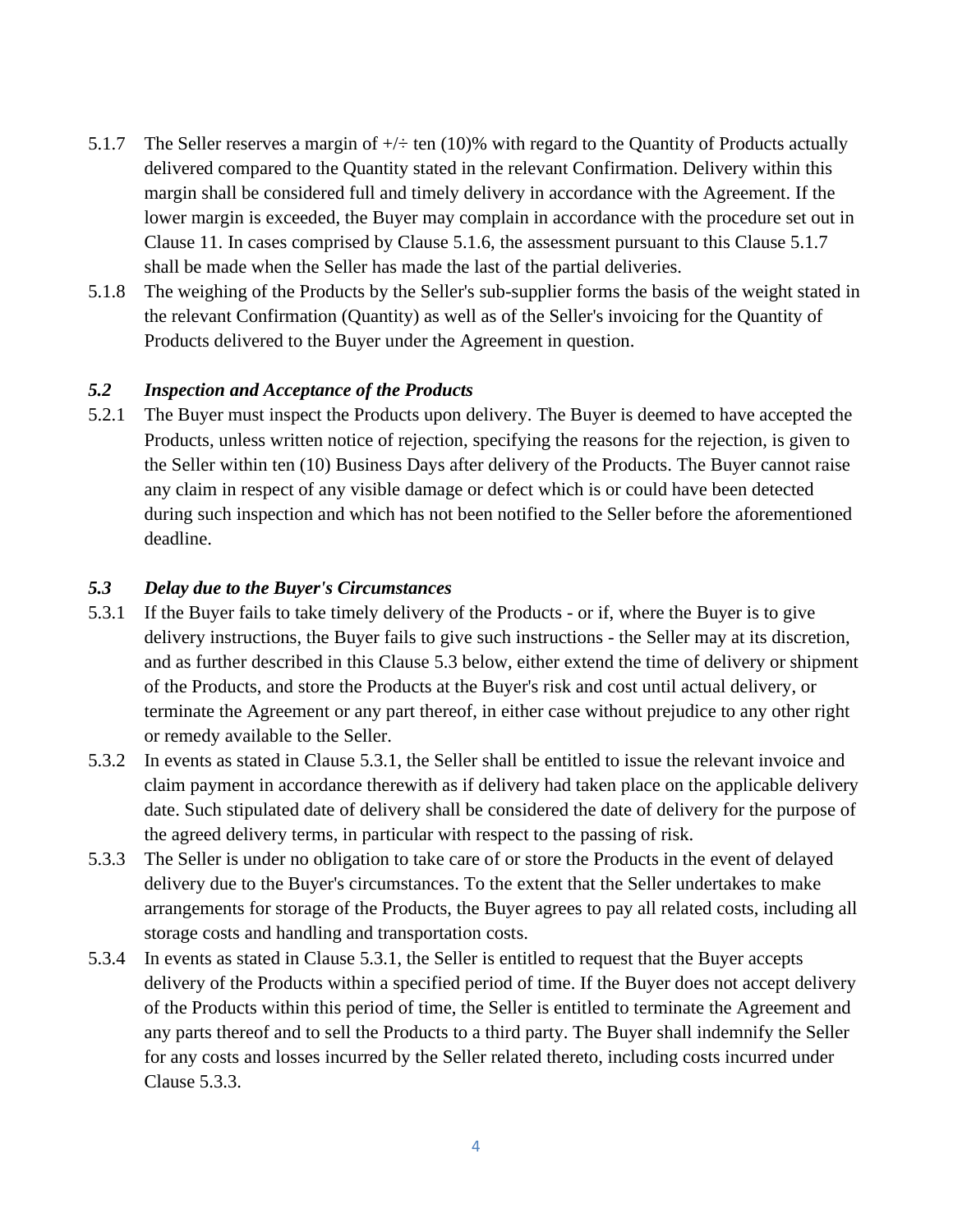# **6 Labelling and Packaging**

- 6.1 Unless otherwise stated in the Agreement, the Seller's or the sub-supplier's standard packaging will be used, and the costs associated therewith are included in the Purchase Price.
- <span id="page-4-0"></span>6.2 Where the Seller shall (i) pack the Products with the attachment of labels or by using graphics, trademarks, etc. provided by the Buyer or (ii) pack the Products in packaging provided by the Buyer or acquired by the Seller as per the instruction of the Buyer, such obligation shall have been specifically agreed to by the Seller in the Agreement. Clause [5.3](#page-3-1) shall apply where the Buyer is in delay with its deliveries for this purpose.
- 6.3 In cases comprised by Clause [6.2,](#page-4-0) and in addition to any other conditions set by the Seller, the Buyer shall be responsible for and warrants to the Seller that, where relevant, the label(s), graphic(s), trademark(s), etc. and packaging, separately and when used with the Products, comply with applicable law, are safe for use and do not violate any third party rights, including intellectual property rights. The Buyer undertakes to indemnify and hold the Seller harmless from and against any and all claims and losses (including any damages, fees, fines and costs,) in respect thereof.

# **7 Purchase Price, Payment and Interest**

# *7.1 Purchase Price*

- 7.1.1 The price quoted in the Seller's quotation with regard to the Products is based on the market price at the time. However, the Purchase Price for the Products is the price set out in the Agreement and may deviate from the quoted price. The Purchase Price shall be paid strictly in accordance with the payment terms set out in Clause [7.2.](#page-4-1)
- 7.1.2 The Purchase Price covers only the Quantity of the Products and accessories, if any, which are specified in the Agreement.
- 7.1.3 At any time before delivery has been completed, and to the extent that such costs are payable by the Seller, the Seller shall be entitled to adjust the Purchase Price in consequence of an increase in costs beyond the Seller's control, such as, but not limited to, increases in duties and taxes related to the delivery in question.

## <span id="page-4-1"></span>*7.2 Payment Terms*

- 7.2.1 Payment shall be made on the date stated in the Confirmation or, if not stated in the Confirmation, on the date stated in the Seller's invoice.
- 7.2.2 The Seller is always entitled to request, as a condition for shipment and delivery, that the Buyer provides satisfactory security for the payment of the Purchase Price to the Seller or that the Purchase Price is prepaid in whole or in part.
- 7.2.3 All amounts are stated in the currency specified in the Agreement and do not include Value Added Tax (VAT) or other taxes or duties.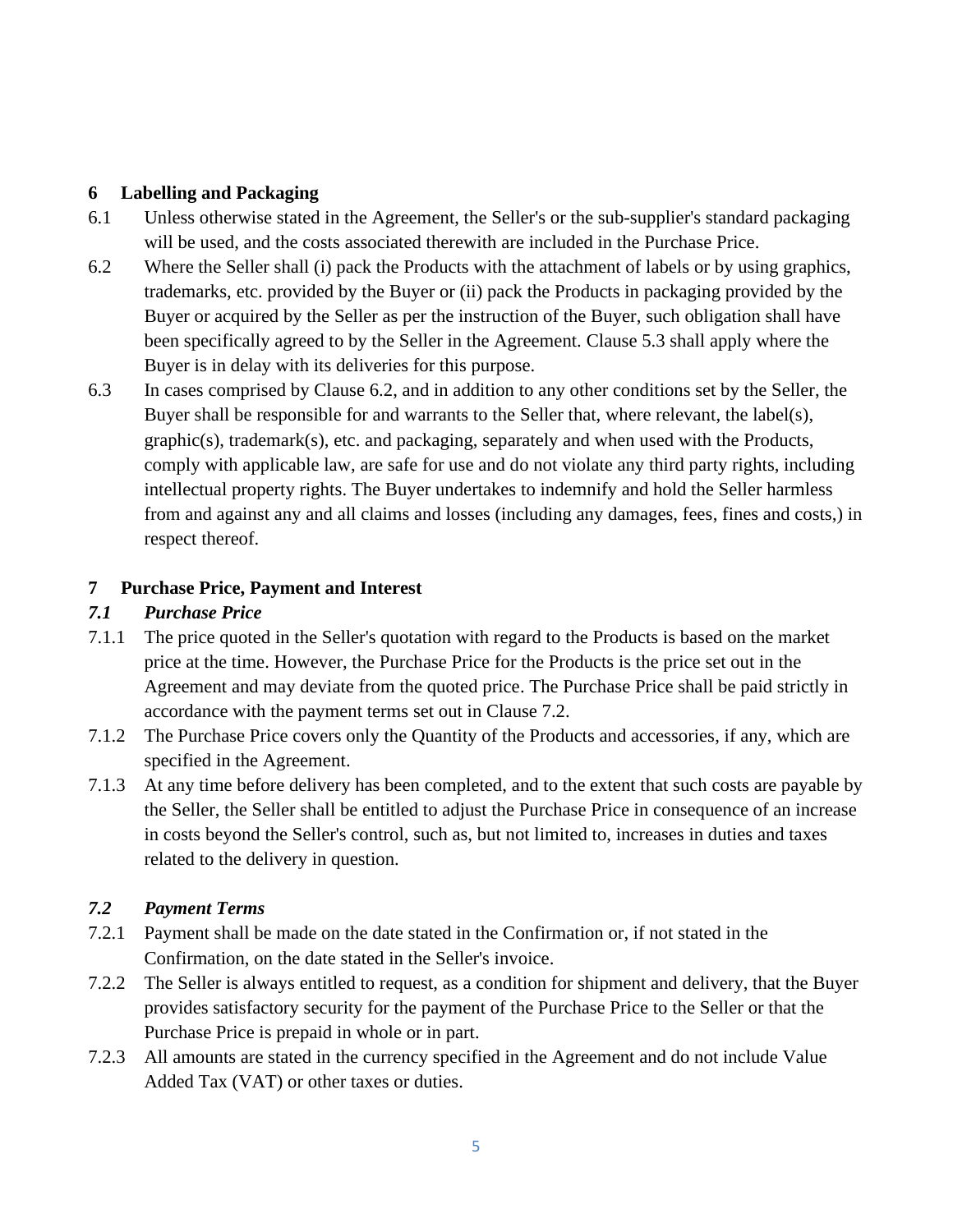- 7.2.4 If the Buyer makes the payment via bank transfer to the Seller, the payment shall not be considered effective until the amount is made available on the Seller's bank account.
- 7.2.5 The Buyer is not entitled to set off any claim the Buyer may have against the Seller against any amount payable to the Seller under the Agreement, unless the Seller has accepted such claim in writing.

## *7.3 Late Payments and Calculation of Interest*

- 7.3.1 If the Buyer fails to make any payment under the Agreement, the Buyer shall, from the due date of such payment, pay interest of the unpaid amount at a rate of one (1)% per month. Such interest shall be payable without any further notice from the Seller to the Buyer.
- 7.3.2 If the Products are to be delivered successively, the Seller is entitled to withhold a delivery if the Buyer has defaulted on payment for one or more previous deliveries.

## *7.4 Insurance*

7.4.1 Subject to the applicable Incoterms 2010 rule, see Clause [5.1.1,](#page-2-3) the Buyer shall take out insurance coverage to cover all Products in transit as well as all unpaid Products already delivered to the Buyer.

### **8 Retention of Title**

- <span id="page-5-1"></span>8.1 The title to the Products remains vested in the Seller and shall not pass to the Buyer until the Products have been paid for in full, including interest, to the extent that such retention of title is valid under applicable law. The retention of title shall not affect the passing of risk in accordance with Clause [5.1.](#page-2-4)
- 8.2 However, where the Seller has created a country-specific addendum to these Sales and Delivery Terms in respect of retention of title, such country-specific retention of title shall prevail over Clause [8.1](#page-5-1) and be binding on the Buyer. Without limitation, a country-specific addendum with separate terms and conditions for retention of title will apply to Buyers in the UK and in Germany. The current version of such country-specific addendum can always be found on the Seller's webpage: **[www.danseanordic.com](http://www.danseanordic.com/)**

#### **9 Return of the Products**

9.1 The Buyer is not entitled to return any Products.

## **10 Storage of the Products**

10.1 The Buyer is obliged to store the Products under conditions that, from a health perspective, are suitable for the type of Products in question.

#### <span id="page-5-0"></span>**11 Defects and Complaints**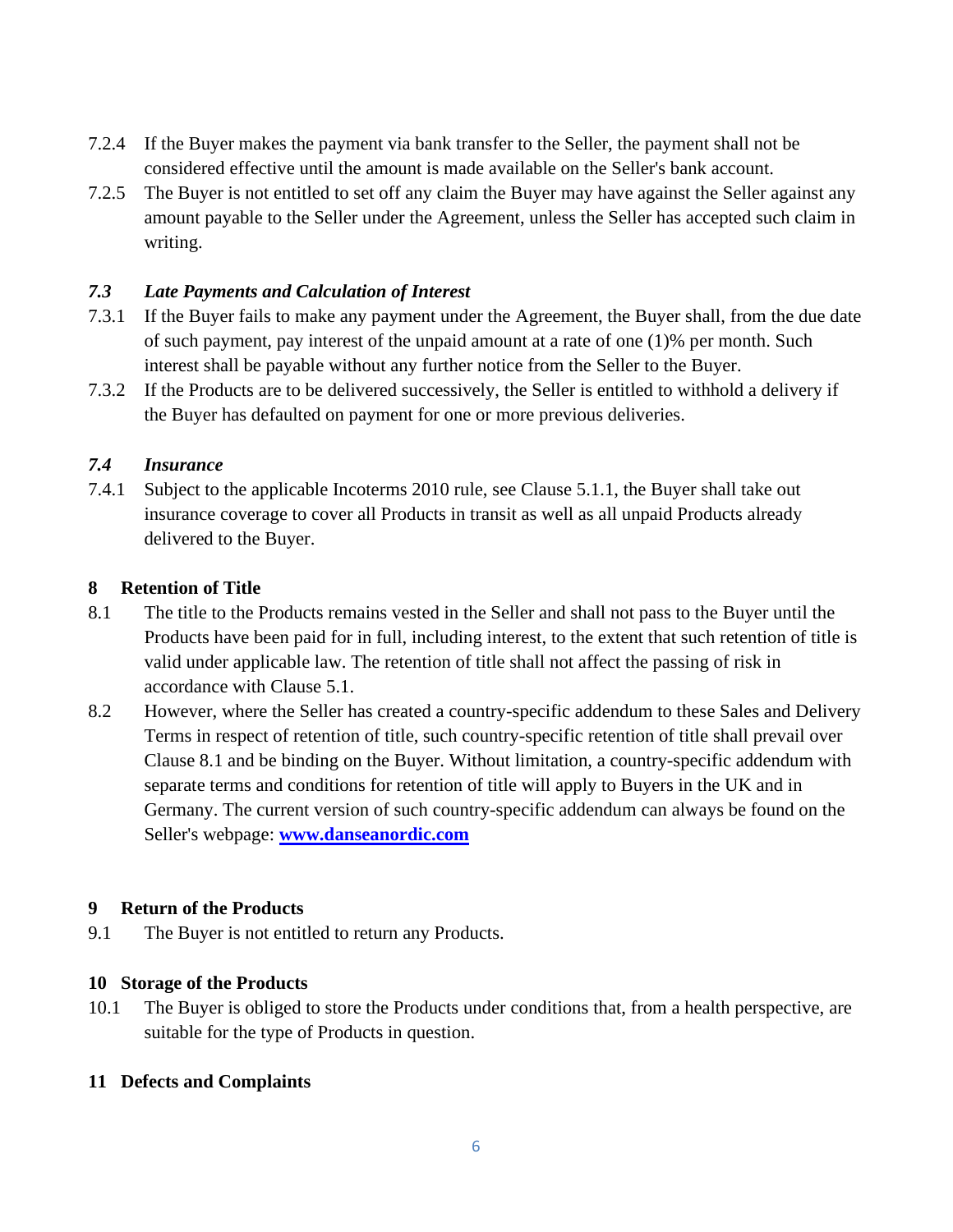- 11.1 The remedies stated in this Clause [11](#page-5-0) shall constitute the Buyer's sole and exclusive remedies in respect of defects in the Products. Consequently, the Buyer is not entitled to damages or compensation for losses or costs the Buyer may incur in relation to defective Products.
- 11.2 The Seller's liability does not cover defects caused by circumstances that arise after the risk has passed to the Buyer.
- 11.3 For defects that are not and could not have been detected during the inspection described in Clause [5.2,](#page-3-4) the Seller's liability is limited to defects that appear within a period of ten (10) days from the date of delivery of the Products to the Buyer. It is for the Buyer to prove that the defect in the Product was present at the time of delivery of the Product. If requested by the Seller, the Buyer shall, without undue delay, deliver the defective Products or samples thereof to the address instructed by the Seller for analysis. The Buyer shall pay the delivery costs, but the Seller shall compensate the Buyer for its reasonable delivery costs if it is confirmed that the Products are defective.
- <span id="page-6-0"></span>11.4 If the Buyer, outside the situations comprised by Clause [5.2,](#page-3-4) intends to notify the Seller of defective Products, the Buyer shall notify the Seller in writing of the defect no later than twenty-four (24) hours after the defect is or reasonably ought to have been discovered.
- 11.5 After receipt of a written notice in accordance with Clause [5.2](#page-3-4) or [11.4,](#page-6-0) including documentation for the defect(s), the Seller shall, at its sole discretion, either replace the defective Products at the place of delivery or credit the part of the Purchase Price invoiced for the defective Products without undue delay. The replacement shall be carried out by the Seller or by a third party on behalf of the Seller. In the event of replacement or credit, the Seller is entitled to take back the defective Products or require that the defective Products are destroyed in accordance with the Seller's instructions. The Seller shall bear all costs relating to such replacement and destruction.
- 11.6 If no defect is found for which the Seller is liable, the Seller shall be entitled to compensation for the work and the costs it has incurred as a result of the notice. Also, the relevant invoice shall be payable in full on the due date.

#### **12 Limitation of Liability**

- <span id="page-6-1"></span>12.1 Unless otherwise stated in the Agreement, the Seller shall not be liable to the Buyer for any indirect, special, punitive or incidental damages, including, but not limited to, loss of profit, loss of revenue, production or operating losses, lost sales or contracts, loss of opportunity, loss of goodwill, or losses relating to marketing activity arising out of or relating to the Agreement.
- 12.2 The limitations set out in Clause [12.1](#page-6-1) shall not apply to the Buyer. The Buyer is liable to the Seller in the event of breach of this Agreement for such damages and losses as set out in Clause [12.1](#page-6-1) in addition to any other liability under the Agreement and applicable law.
- 12.3 Notwithstanding any other provision of the Agreement, the Seller's aggregate liability under the Agreement can in no event exceed the total sum of (i) the Purchase Price amount actually paid by the Buyer under the Agreement and (ii) EUR 100,000, including any liability for damages to a third party, such as, for example, but not limited to, product liability.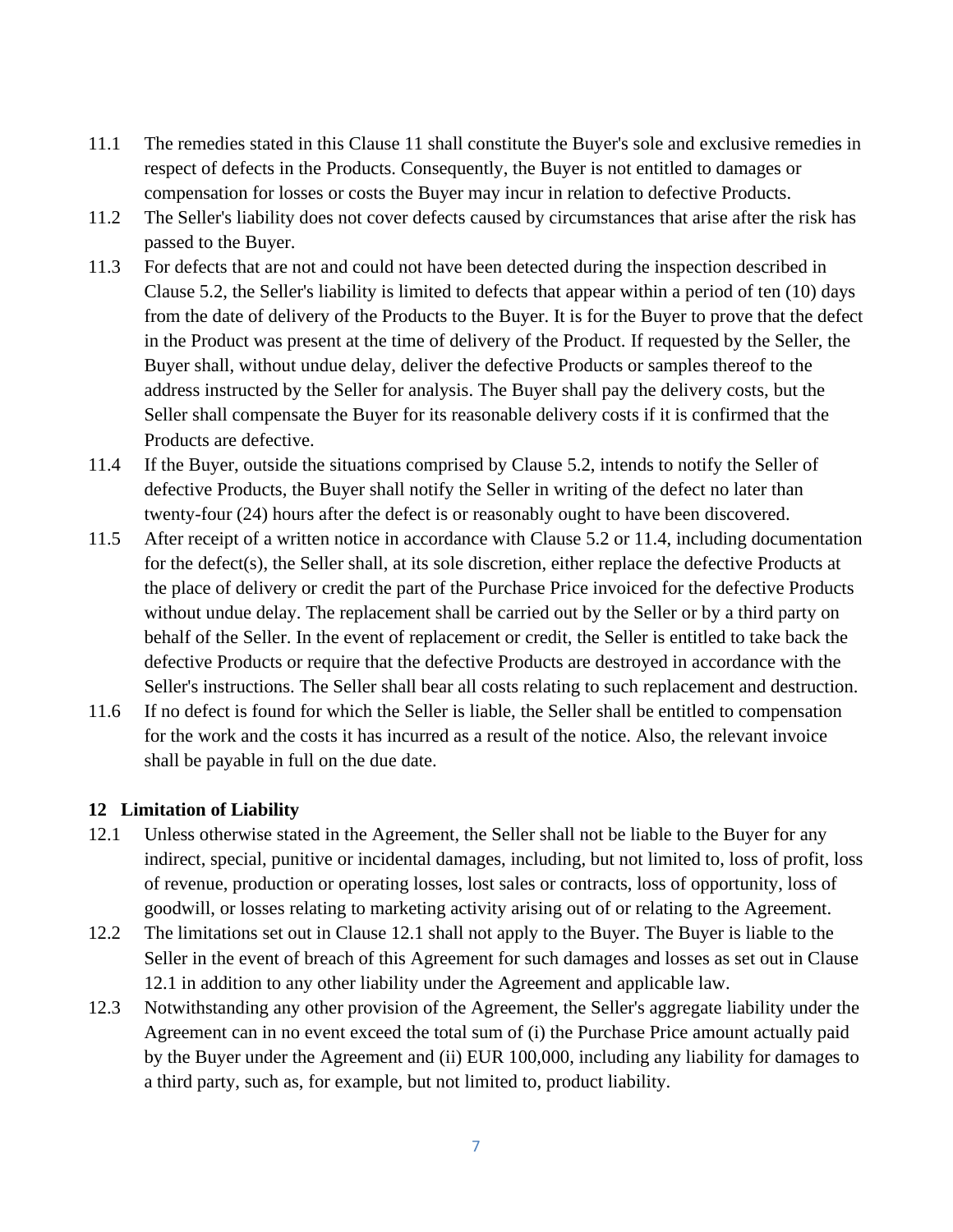- 12.4 Without prejudice to other Clauses in the Agreement stipulating a shorter liability period, the Seller's liability under the Agreement will cease six (6) months from the time of the delivery.
- 12.5 The limitations of liability under the Agreement shall not apply where the Seller has been found guilty of fraud or other wilful acts or gross negligence, or if such limitation is found to be invalid under applicable law.

## <span id="page-7-0"></span>**13 Liability for Damage caused by the Products (Product Liability)**

- 13.1 In the event of liability for damage caused by the Products (product liability), the limitations of liability following from the Agreement shall apply to the extent permissible under applicable law.
- 13.2 The Seller can only be held liable for personal injury caused by the Products if it can be proved that the injury was caused by failure or negligence committed by the Seller or others for whom the Seller is liable.
- 13.3 The Seller shall not be liable for any damage to property or movables caused by the Products after delivery has taken place. Nor shall the Seller be liable for any damage to products manufactured or held by the Buyer or to products of which the Products form a part.
- 13.4 Should any third party claim damages in accordance with this Clause [13](#page-7-0) against one of the Parties, said Party is obliged to immediately notify the other Party thereof in writing. Both Parties are obliged to participate in any action brought before a court or an arbitration tribunal by a third party examining claims for damages lodged against one of the Parties on the basis of damage allegedly caused by the Products. However, disputes between the Buyer and the Seller shall be settled in accordance with Clauses [19](#page-9-0) and [20.](#page-9-1)
- 13.5 The Buyer shall indemnify and hold the Seller harmless from and against all claims made by any third party concerning product liability, to the extent that such liability has been disclaimed by the Seller under the Agreement.

## **14 Recall**

14.1 In the event of a recall of the Products instigated by the Seller or by a competent authority, the Buyer shall in consultation with the Seller take all necessary actions that are appropriate in the circumstances. These may include, without limitation, stopping the delivery of the Products and recalling the Products from warehouses, distributors and retailers. The Buyer shall not be allowed to interfere with the recall proceedings, which shall be controlled by the Seller only, and the Buyer shall not make public any actual or planned recall of the Products, except as provided by applicable law or as specifically stated by the Seller.

## **15 Force Majeure**

<span id="page-7-1"></span>15.1 The Seller is entitled to suspend the performance of its obligations if such performance is impeded or causes an unreasonable hardship on the Seller due to any extraordinary circumstances and/or any related consequences hereof beyond the reasonable control of the Seller, including war, terrorism, epidemics, pandemics, earthquakes, volcanic eruptions,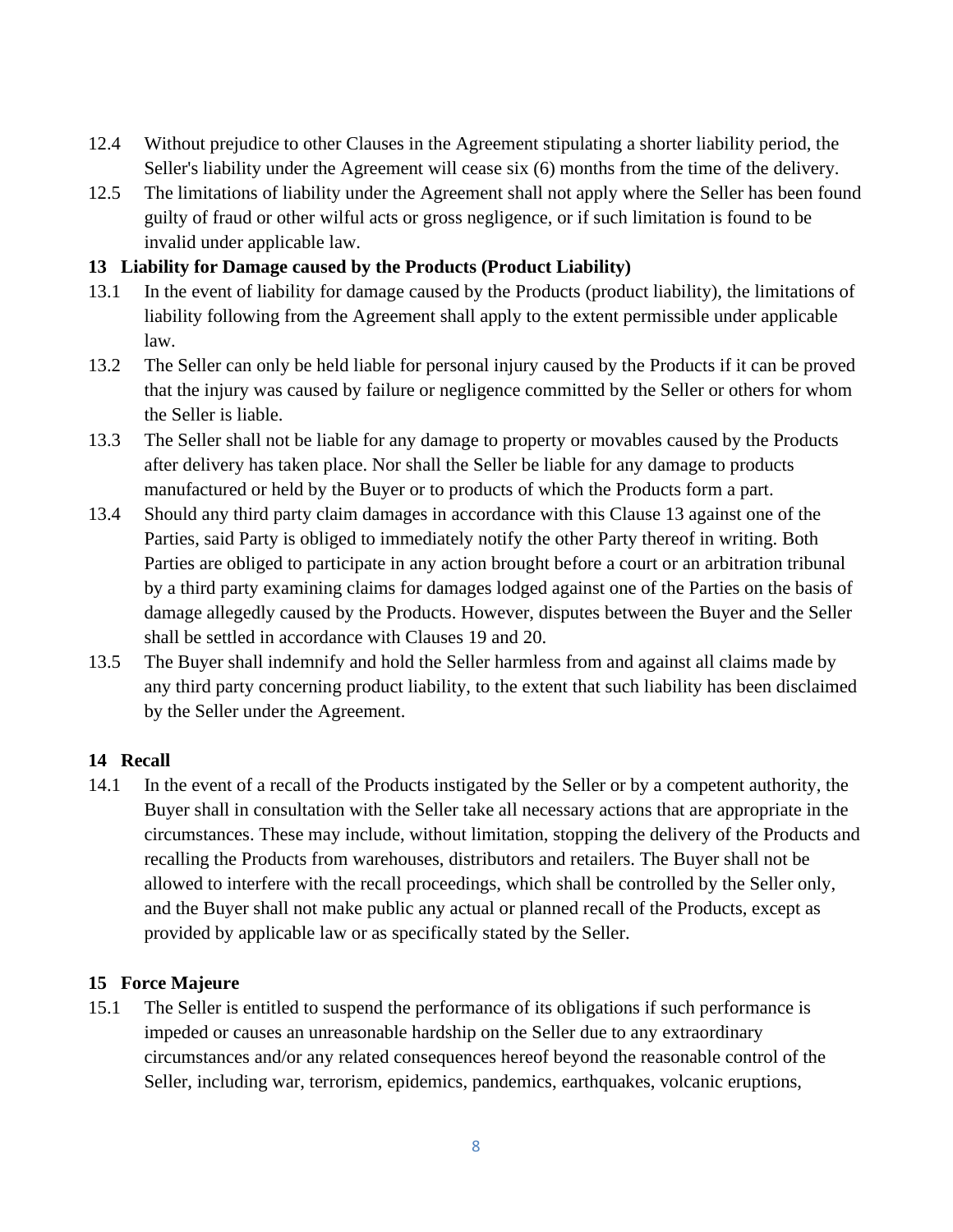lightning, storms, hurricanes, cloudbursts, fire, explosions, failure of public services, lack of raw materials or packaging materials, armed conflicts, cyberattacks, shortage of energy, operational interruptions, confiscation, embargoes, currency restrictions, veterinary diseases, any strike, lockout or other form of industrial action, restrictions, interventions or significant legal or political changes laid down by any national or international governmental authorities or the European Union, etc.

- <span id="page-8-0"></span>15.2 Clause [15.1](#page-7-1) shall apply to obstacles affecting either the Seller or any sub-suppliers or transport companies chosen by the Seller.
- 15.3 Notwithstanding Clause [15.1](#page-7-1) and [15.2,](#page-8-0) the Parties agree that (i) nothing herein shall excuse or permit any delay or failure to remit any amount payable hereunder on the applicable due date and (ii) financial inability, general liquidity shortage, unwillingness to pay, the Buyer's refusal to take delivery, insolvency, currency fluctuations, currency devaluations or inflation shall never be deemed an act of God or other cause beyond a Party's control.
- 15.4 Notwithstanding any other provisions of the Agreement, each Party is entitled to terminate the Agreement with immediate effect by written notice to the other Party if it is clear from the circumstances that the performance will be or is suspended under Clause [15.1](#page-7-1) for more than three (3) months.

# <span id="page-8-1"></span>**16 Confidentiality**

- 16.1 A Party shall not, apart from what is required by applicable law or by any court or other authority of competent jurisdiction, make use of, except for the purposes contemplated by the Agreement, disclose to any third party or publish any Confidential Information received from or in respect of the other Party under or in connection with the Agreement.
- 16.2 The Parties shall ensure that their employees also observe this Clause [16.](#page-8-1)
- 16.3 The restrictions contained in this Clause [16](#page-8-1) shall apply at all times during the term of the Agreement and for a period of three (3) years after the expiry or termination thereof. However, if more Agreements are entered into between the Parties, the post-term confidentiality obligation shall not expire before three (3) years after the expiry or termination of the most recent Agreement.

## **17 Compliance**

17.1 The Buyer agrees to act in accordance with the Agreement and in compliance with all laws, regulations, regulatory, statutory, legal and other such requirements.

## **18 Code of Conduct**

18.1 If the Seller provides the Buyer with a copy of the Seller's Code of Conduct, the Buyer will be obliged to comply with the Code of Conduct. Any non-compliance with the Code of Conduct shall be regarded a material breach of the Agreement. See Clause [21.3](#page-10-0) with regard to the Seller's right to amend its Code of Conduct.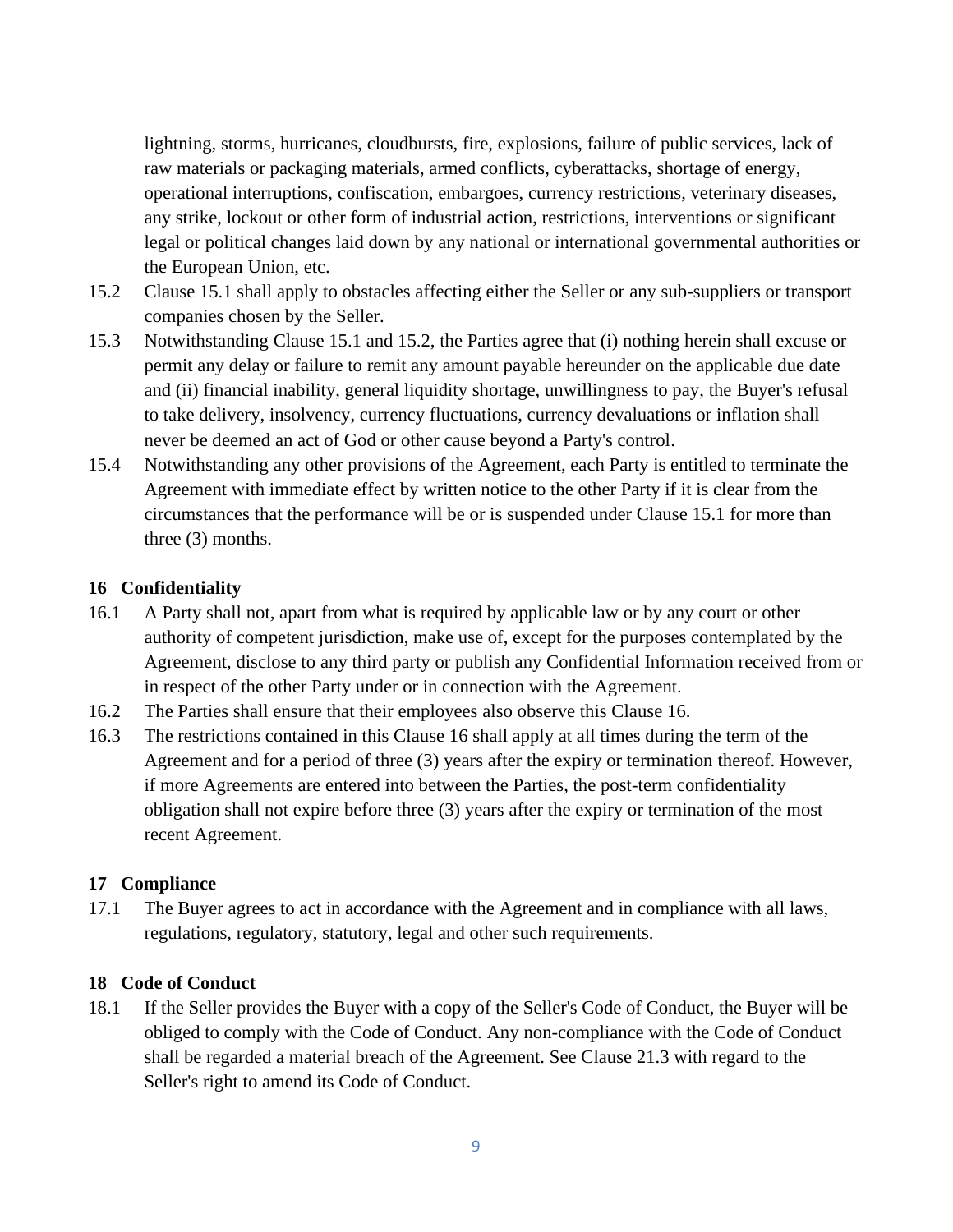# <span id="page-9-0"></span>**19 Governing Law**

19.1 These Sales and Delivery Terms, the Seller's Code of Conduct and each Agreement shall be governed and construed by and shall be interpreted in accordance with the laws of the Kingdom of Denmark, disregarding the Danish conflict of law rules and without regard to the United Nations Convention of Contracts for the International Sale of Goods (CISG).

## <span id="page-9-1"></span>**20 Venue**

- <span id="page-9-2"></span>20.1 Any dispute or claim arising out of or in connection with these Sales and Delivery Terms, the Seller's Code of Conduct or any Agreement, including any question regarding the existence, validity, interpretation, performance or termination thereof, which cannot be settled amicably between the Parties, shall be settled by arbitration in Copenhagen arranged by the Danish Institute of Arbitration in accordance with the rules of arbitration procedure adopted by the Danish Institute of Arbitration and in force at the time when such proceedings are commenced.
- 20.2 Notwithstanding Clause [20.1,](#page-9-2) if the legal relationship established by these Sales and Deliver Terms or any Agreement is of relevance to an action brought before a court of law or an arbitration tribunal by a third party against the Seller, the Buyer is obliged to join the action as a party upon the Seller's request.
- 20.3 Irrespective of Clause [20.1,](#page-9-2) the Parties shall be entitled to seek interim remedies (in Danish: "*foreløbigt retsmiddel")*, including injunctive relief, with the courts of law. If permissible under applicable law, the Seller may decide with binding effect to the Buyer that any subsequent justification trial (in Danish: *"justifikationssag"*) regarding such remedies shall be settled by arbitration pursuant to this Clause [20.](#page-9-1) The Seller shall inform the Buyer of its decision and in no event later than five (5) days of the Buyer's request for such information,

#### **21 Miscellaneous**

## *21.1 Severability*

21.1.1 If any provision under the Agreement is found to be inconsistent with or void under any applicable law, the validity of the other provisions shall not be affected thereby. In such case, the Parties or the court/arbitration court shall replace the ineffective provision with a provision of fundamentally the same content and effect, also taking into consideration any amendments to the Agreement, which, however, is legally valid, binding, and enforceable under the said law.

## *21.2 Assignment of Rights and Obligations*

- 21.2.1 The Seller is entitled to assign all rights and obligations under the Agreement, including an order, to a third party without the Buyer's consent.
- 21.2.2 The Buyer is not entitled to assign the Agreement to a third party without the Seller's prior written consent. However, the Buyer is entitled to assign the rights and obligations under the Agreement to third parties with regard to taking delivery of Products as well as ordering and